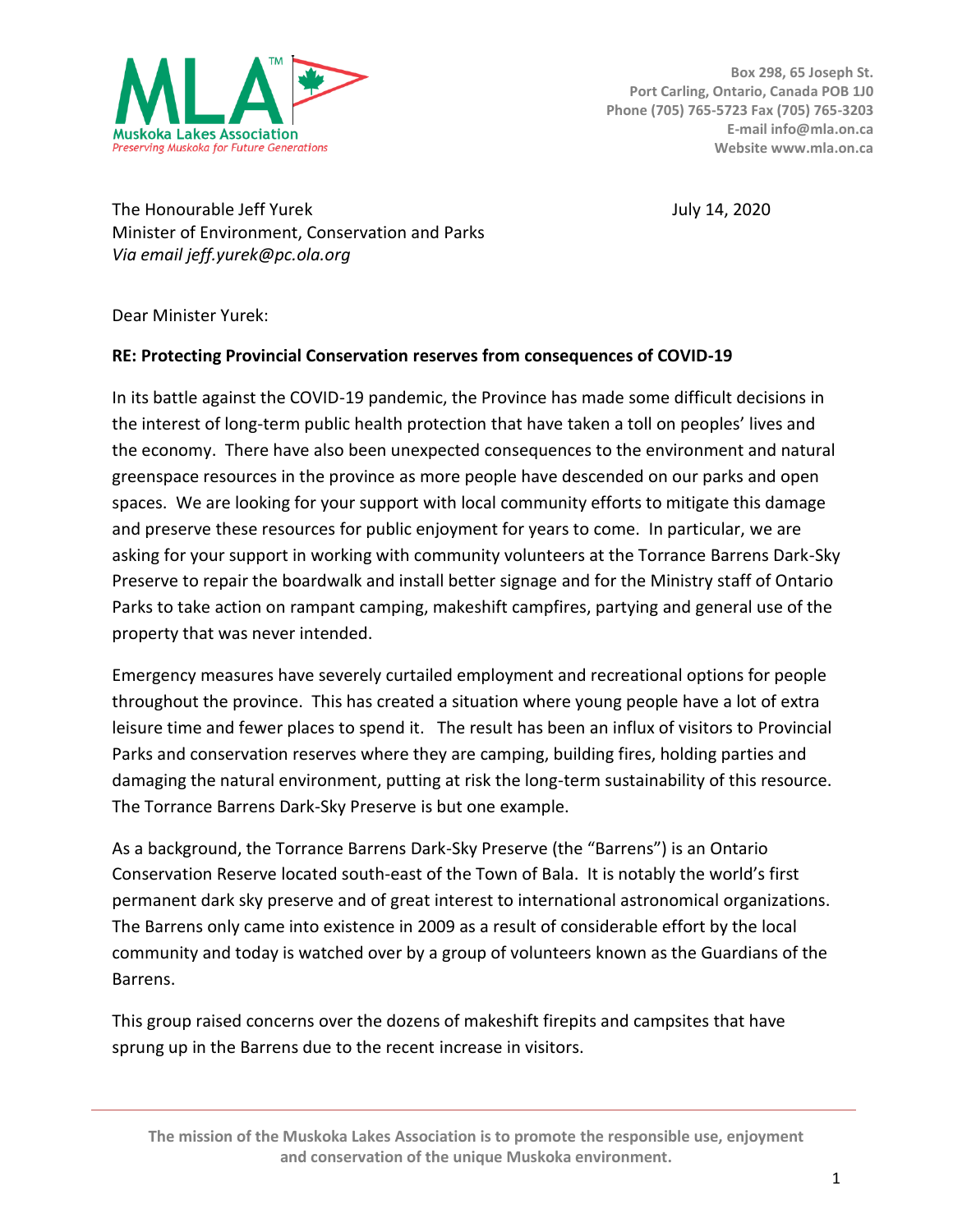There is garbage strewn everywhere, discarded masks and alcohol containers, evidence of illegal fires and years of neglect have resulted in a dilapidated boardwalk. To address this last issue, the group sought and received \$20,000 from the Township of Muskoka Lakes (TML) to repair the boardwalk and YMCA Camp Pine Crest has offered to carry out the work. This project has wide support from councillors and the mayors of TML and Gravenhurst as well as community groups including the Muskoka Lakes Association, Clear Lake Association, Muskoka Conservancy and the Muskoka Rate Payers Association. The only requirement, at this point, is the co-operation of the Ministry of the Environment, Conservation and Parks.

Unfortunately, previous communications between representatives of local community groups and the Ministry have proven unproductive. Communications with Wade Murrant, Zone Manager of the North-East Zone, indicated that the boardwalk, which is essential for accessing the trails in the area, would be removed and not repaired, against the wishes of the community groups that have secured labour and funds for their repair. Further, Mr. Murrant has rejected requests to review the current management direction documents for Torrance Barrens with regard to limit camping to designated sections of the Barrens in an effort to preserve and protect the ecosystem against a surge in noise, litter and fires created by the recent increase in usage. Mr. Murrant did arrange for the area to be cleaned up in June, for which we are sincerely grateful, but the return of garbage scattered everywhere, and evidence of improper fires suggest increased protection is required. In fact, the need for increased protection was made abundantly clear by a complaint to the OPP on June 26, after which six firearms were seized from the property and two people were charged with improper use of firearms. We are confident that the Premier and the Minister would not like to see a recurrence of this type of activity.

We hope this letter will make two issues clear. The first is the need for attention to the Torrance Barrens Dark-Sky Preserve, which is a unique and esteemed resource for the people of Ontario, with a particular emphasis on the need to limit overnight camping and rebuild the boardwalk. The second issue is the value of a collaborative relationship with local community groups. Many conservation reserves and provincial parks have passionate volunteer organizations that look out for and advocate for these natural recreational areas that have no voice of their own. These groups are people who share your values and provide invaluable support and monitoring of these fragile ecosystems. We urge you Minister and your representatives to engage with these groups when seeking input on the management of local resources for the people of Ontario.

**The mission of the Muskoka Lakes Association is to promote the responsible use, enjoyment and conservation of the unique Muskoka environment.**